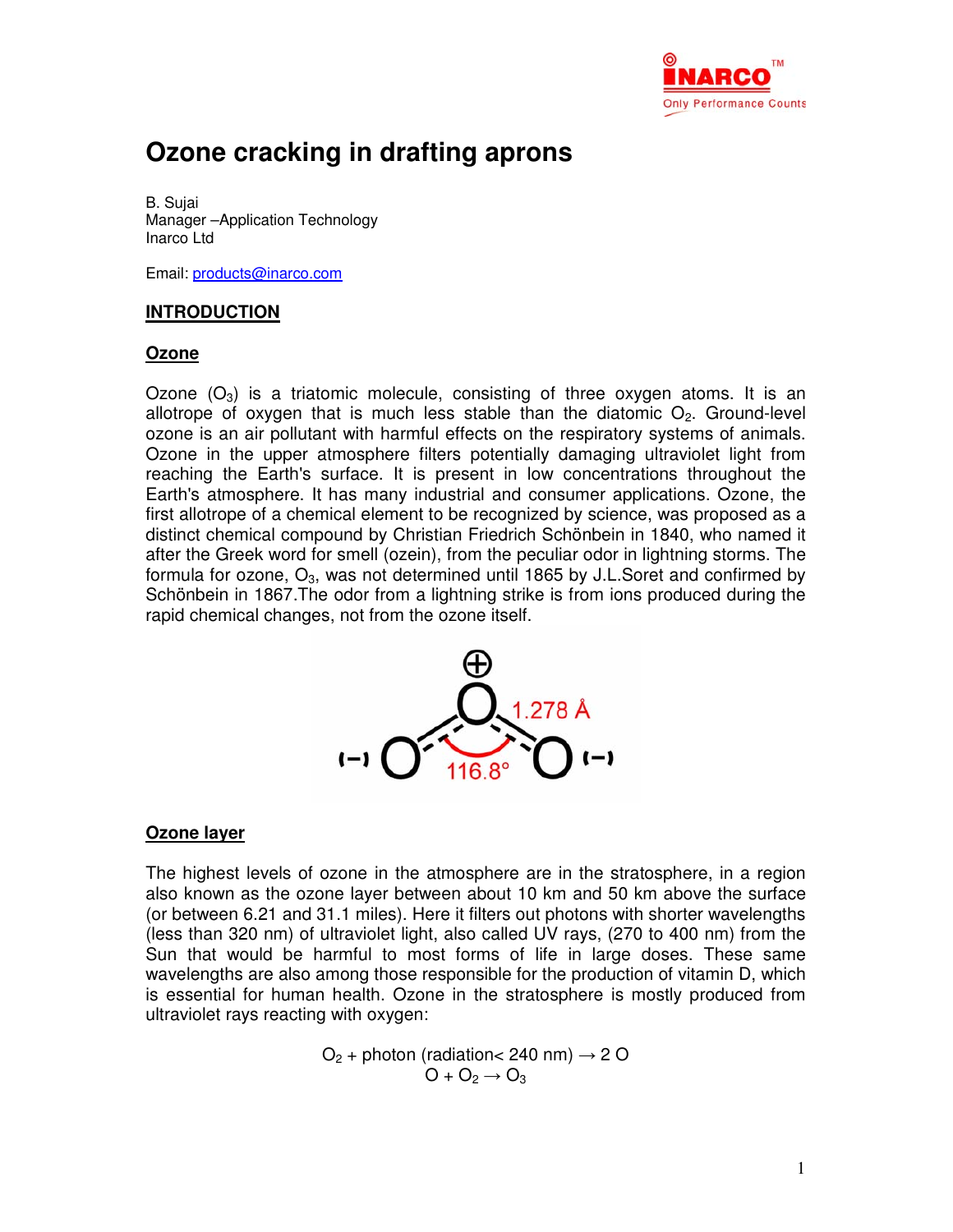

It is destroyed by the reaction with atomic oxygen:

$$
O_3 + O \rightarrow 2 O_2
$$

The latter reaction is catalyzed by the presence of certain free radicals, of which the most important are hydroxyl (OH), nitric oxide (NO) and atomic chlorine (Cl) and bromine (Br). In recent decades the amount of ozone in the stratosphere has been declining mostly due to emissions of CFCs and similar chlorinated and brominated organic molecules, which have increased the concentration of ozone-depleting catalysts above the natural background. Ozone only makes up 0.00006% of the atmosphere.

#### **Low level ozone**

Low level ozone (or troposphere ozone) is regarded as a pollutant by the World Health Organization. It is not emitted directly by car engines or by industrial operations. It is formed by the reaction of sunlight on air containing hydrocarbons and nitrogen oxides that react to form ozone directly at the source of the pollution or many many kilometers and down wind.

Ozone reacts directly with some hydrocarbons such as aldehydes and thus begins their removal from the air, but the products are themselves key components of smog. Ozone photolysis by UV light leads to production of the hydroxyl radical OH and this plays a part in the removal of hydrocarbons from the air, but is also the first step in the creation of components of smog such as peroxyacyl nitrates which can be powerful eye irritants. The atmospheric lifetime of troposphere ozone is about 22 days and its main removal mechanisms are being deposited to the ground, the above mentioned reaction giving OH, and by reactions with OH and the peroxy radical HO2· (Stevenson et al, 2006).

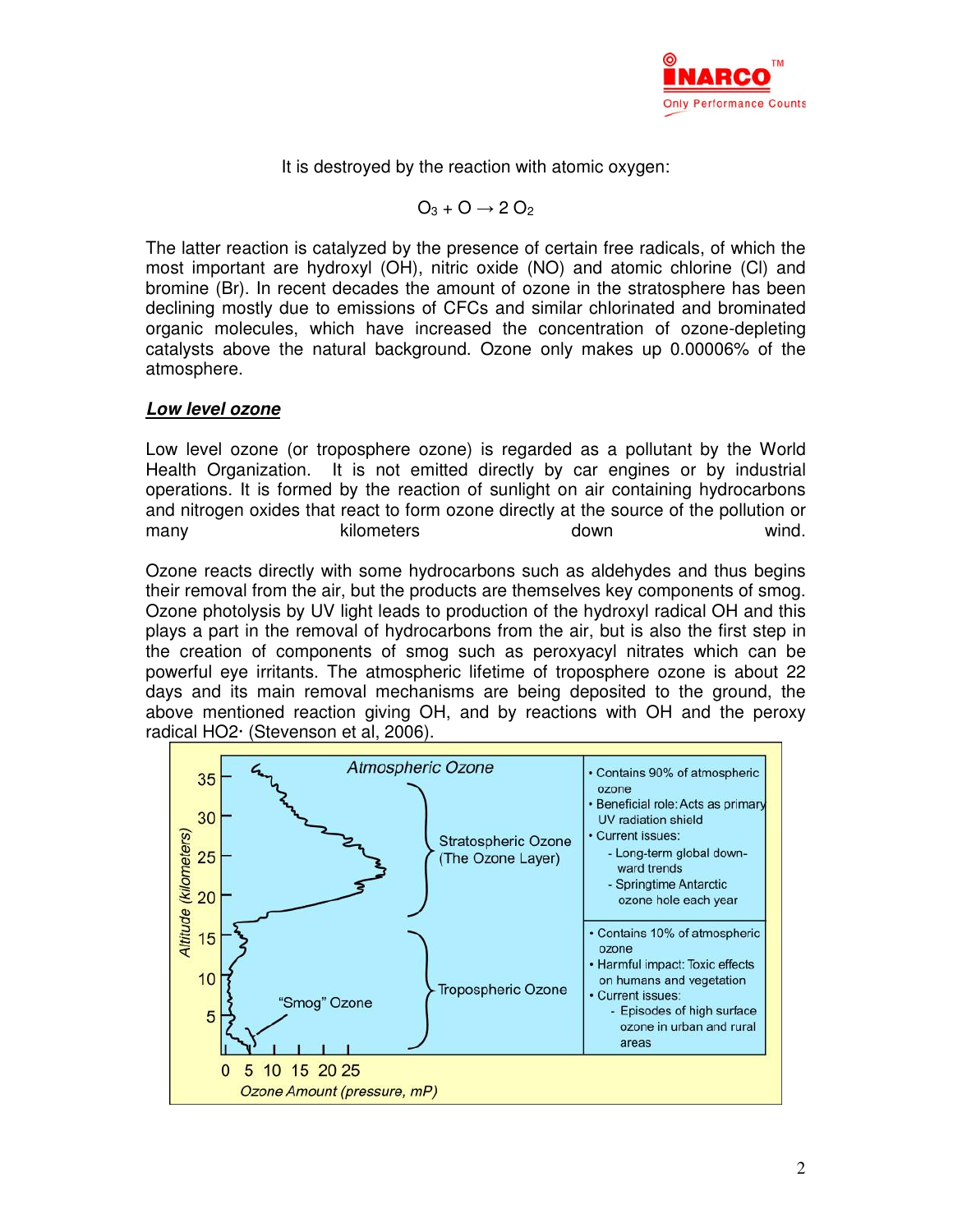

As well as having an impact on human health there is also evidence of significant reduction in agricultural yields due to increased ground-level ozone and pollution which interferes with photosynthesis and stunts overall growth of some plant species.



## **Ozonolysis**

The reaction occurring between double bonds and ozone is known as ozonolysis when one molecule of the gas reacts with the double bond:

$$
R_1
$$
  $R_3$   $R_3$   $R_1$   $R_2$   $R_4$   $R_2$   $R_3$   $R_4$ 

The immediate result is formation of an ozonide, which then decomposes rapidly so that the double bond is cleaved. This is the critical step in chain breakage when polymers are attacked. The strength of polymers depends on the chain molecular weight or degree of polymerization, the higher the chain length, the greater the mechanical strength (such as tensile strength). By cleaving the chain, the molecular weight drops rapidly and there comes a point when it has little strength whatsoever, and a crack forms. Further attack occurs in the freshly exposed crack surfaces and the crack grows steadily until it completes a circuit and the product separates or fails. In the case of a seal or a tube, failure occurs when the wall of the device is penetrated.

#### **Ozone cracking**

Ozone gas attacks any polymer possessing olefinic or double bonds within its chain structure, such materials including natural rubber, nitrile rubber, and Styrenebutadiene rubber. Products made using these polymers are especially susceptible to the problem, which causes deep and dangerous cracks to grow slowly with time, the rate of crack growth depending on the load carried by the product and the concentration of ozone in the atmosphere. Such products can be protected by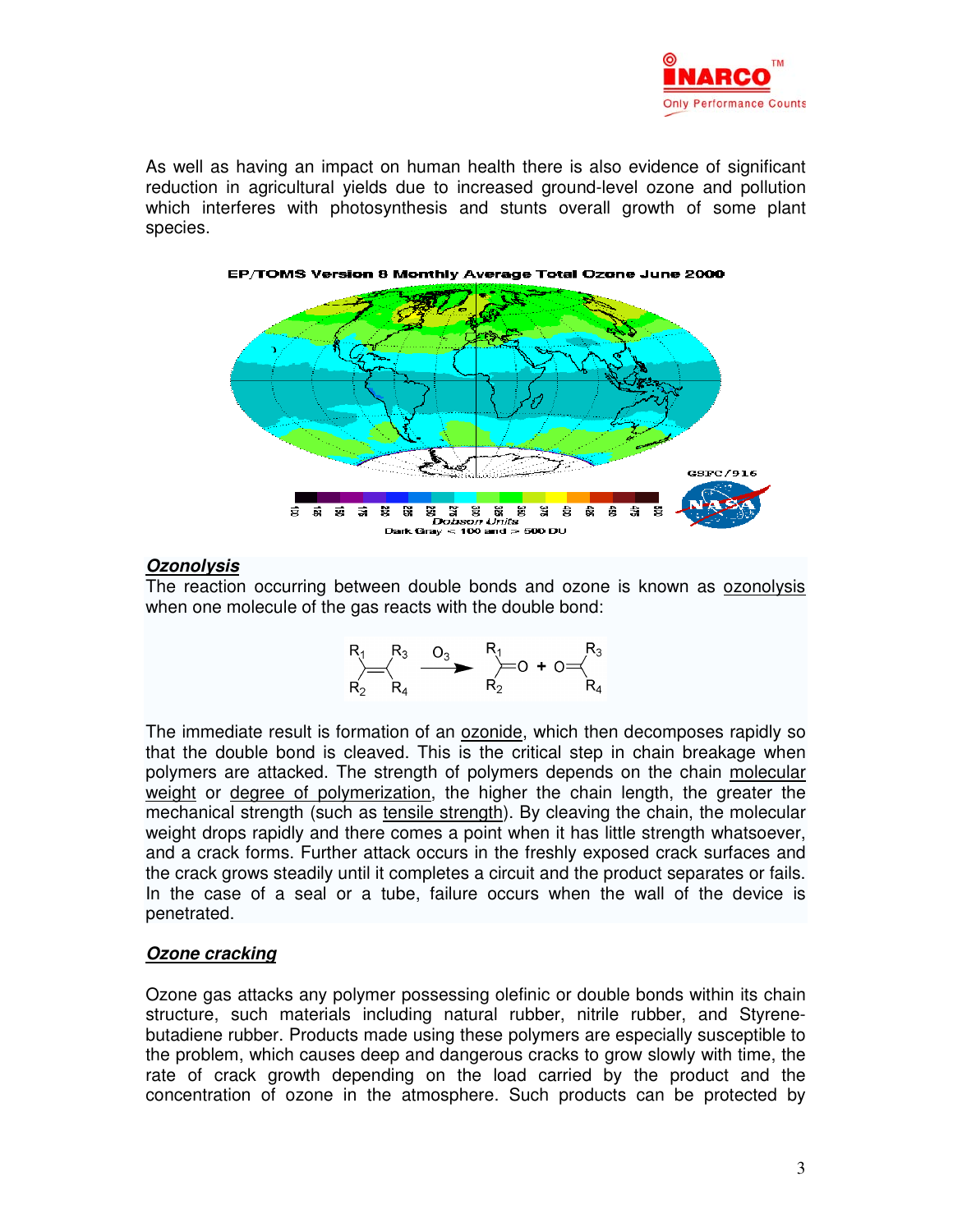

adding anti-ozonants, such as waxes which bloom to the surface and create a protective film.

Ozone  $(O_3)$  is produced synthetically by passing an atom of oxygen  $(O)$  between electrodes with "silent discharge". The most dangerous property of ozone, as far as the rubber producer is concerned, is its enormous reactivity. The effect of it is that every ozone molecule meeting a chain of polymer molecules breaks this chain.

A drafting apron for example, consists of polymers and is thus liable to attack by ozone.



However these types of composition are not resistant to oil, nor do they have the required surface properties for fiber processing. Under industrial conditions the question now arises of why the action of ozone occurs with consequent cracking in drafting aprons, varying to a very great extent in time and place.

The ozone layer in the earth's atmosphere mentioned above is in constant motion. The known circulation of the masses of air surrounding the earth, the rising of air in the vicinity of the equator and the falling of air in the cooler zones has the effect that the ozone content near the equator is lower than in our temperate latitudes.

Furthermore, ozone is formed by ultraviolet rays of certain wavelengths and destroyed by sunlight and other wavelengths. These factors explain the local and time differences in ozone concentration in the air around us.

#### **Impact of Ozone in spinning operation**

In the spinning shed, the unwelcome and unavoidable effects of ozone are noticeably experienced.

We know, through experience and tests, that highly stretched rubber has lower resistance to ozone attack than fully relaxed rubber. This means that the acute angel at the nose bar increases this liability to ozone attack.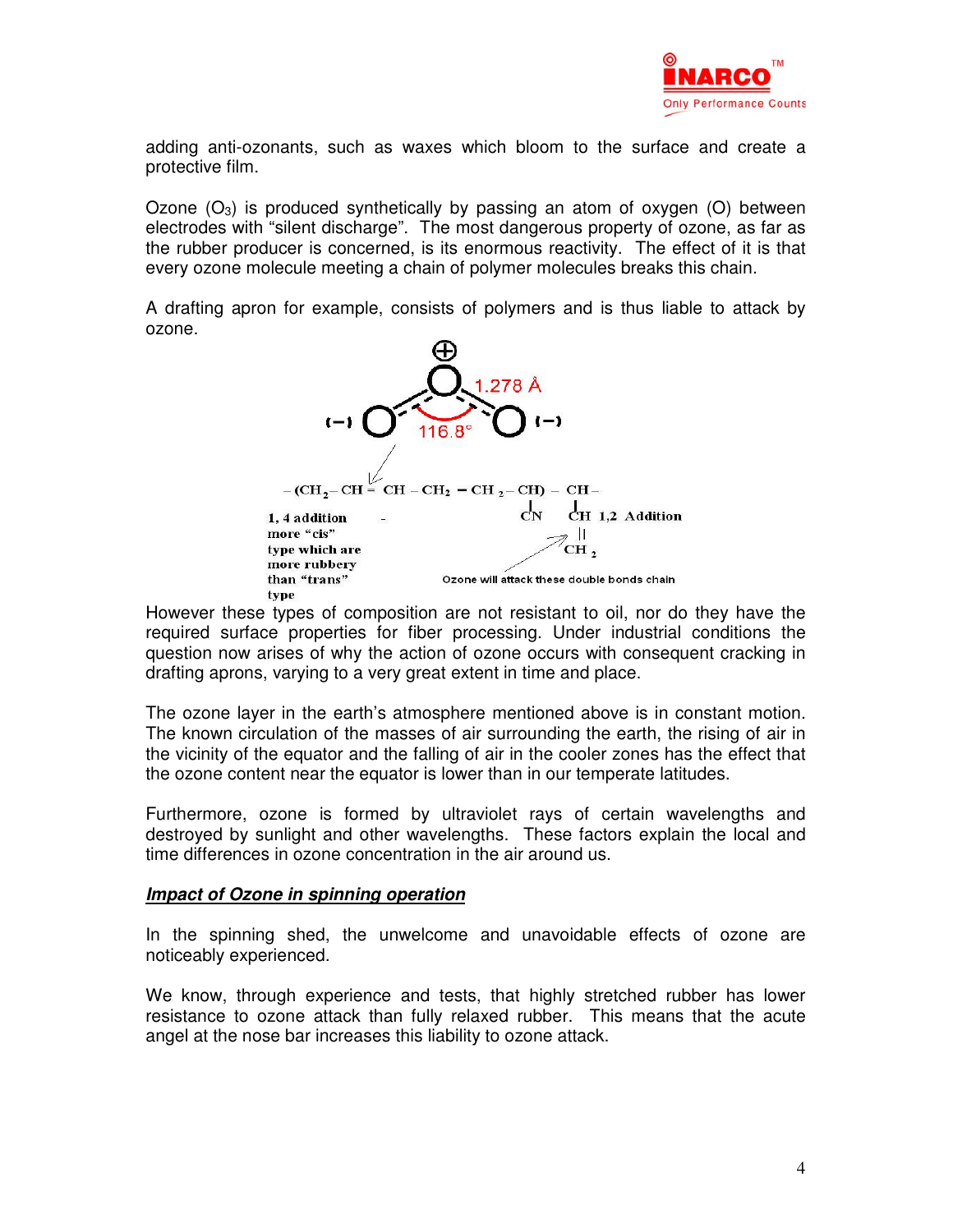

Furthermore, the forced air circulation plays a significant role. Whereas a few years ago air conditioning units with  $8 -$  fold air exchange were adequate, today  $20 - 30$ changes of air per hour have become the rule.

Blower unit's direct ozone liberally onto the drafting unit and also the air circulated by end – break extractor units increase the throughput of air and consequently the ozone attack on the drafting unit. For test purposes in our laboratory we have exposed drafting aprons to a known density of ozone and found that ozone cracking varies in direct proportion to the air speed.

It was also found that dust particles in the air could combine with ozone. The cleaner the air, the more free ozone there is available to damage the rubber.

Layers of foreign matter on the surface of apron can form a protective coating against ozone attack. In earlier days drafting aprons were often oily. Today this is seldom the case. However, the oily film on the apron formed a protective layer against the action of ozone.

Today there are chemical surface protecting agents against ozone but these are unsuitable for use on drafting aprons, as they have an unfavorable effect on fiber affinity. In addition the effectiveness of these protective films does not last long enough.

**Our Inarco research department has been working for some time on the progressive development of new anti-ozone agents, which may also be incorporated in antistatic rubber compositions. These tests and development work have proved positive so that we are now in the fortunate position of being able to offer you drafting aprons which afford the maximum resistance to ozone in the present state of technical development. Further development will be carried out energetically and with knowledge based on world – wide experience, and we are anticipating making further progress in mastering the problem associated with ozone.**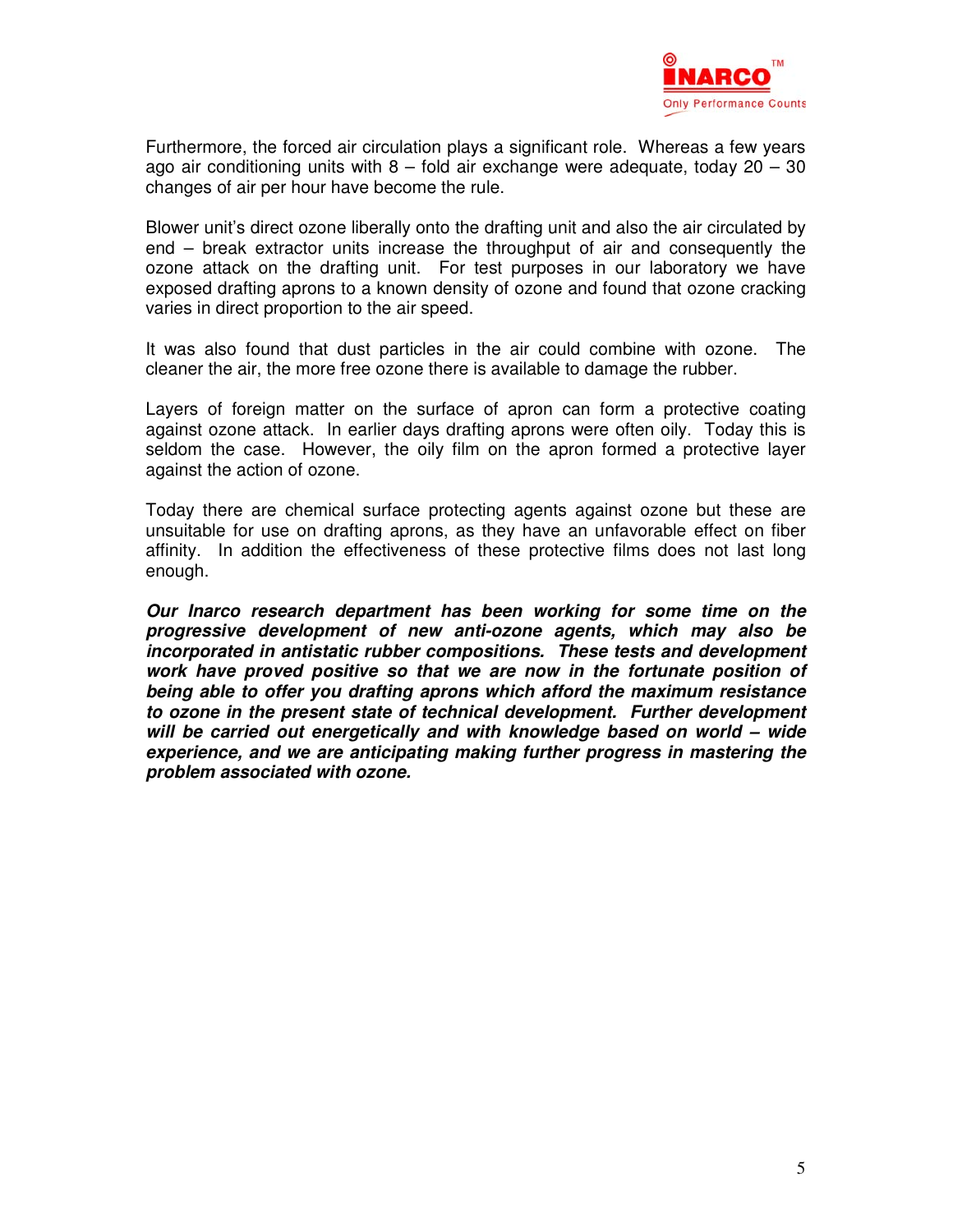



## **Ozone test chamber**

# **FLEX CRACKING IN DRAFTING APRONS**

Another form of cracking in aprons is flex cracking. During operation drafting aprons must run over nose bars etc. at a sharp angle. A Typical ring spinning long bottom apron will make at least 1.5 to 2.0 Million turns whereas top apron will make 3.5 to 4.0 million turns within its life .The continuous stress at the bend, under tension, leads to some drying out of the material. Drafting aprons contain permanent softening agents which reduce drying out and consequent flex cracking.